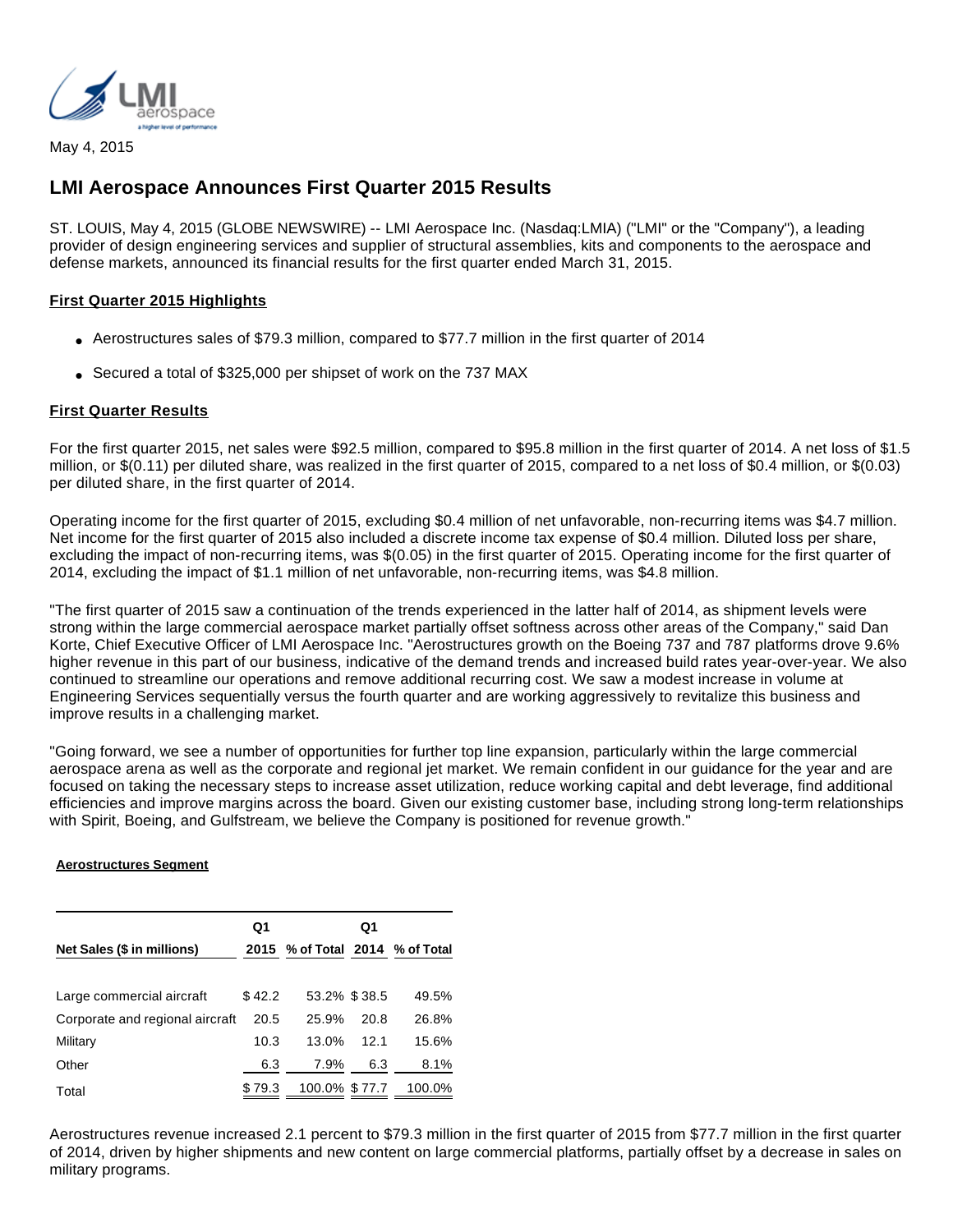Growth in the Boeing 787, 737 and 747 platforms contributed increases of \$3.1 million, \$1.9 million and \$0.5 million, respectively, over the prior year quarter in the large commercial aircraft market. These increases were partially offset by a decrease of \$2.0 million in sales of Boeing wing modification products. Net sales to the corporate and regional jet market decreased slightly, primarily due to a decline in sales of \$1.9 million on the Gulfstream G450/550 aircraft, partially offset by a \$1.7 million increase in revenues on the Gulfstream G650 program. Net sales of military products declined a total of \$1.8 million attributable to the Embraer KC390, Boeing C-17 and Boeing V-22 programs.

The Aerostructures segment generated gross profit of \$15.9 million, or 20.1 percent of net sales, in the first quarter of 2015 versus \$14.2 million, or 18.3 percent of net sales, in the first quarter of 2014. Cost reductions and an increase in sales on long-term production contracts that were recognized at higher margins contributed to the improvement in gross profit margin year-over-year. Gross profit in the first quarter of 2015 was favorably impacted by realized cost savings related to restructuring plans implemented during 2014.

Selling, general and administrative expenses were \$10.8 million in the first quarter of 2015 versus \$11.4 million in the first quarter of 2014. The decrease in selling, general and administrative expenses primarily related to decreases of \$0.8 million in professional services.

#### **Engineering Services Segment**

|                                 | Q1     |                                 | Q1    |        |
|---------------------------------|--------|---------------------------------|-------|--------|
| Net Sales (\$ in millions)      |        | 2015 % of Total 2014 % of Total |       |        |
| Large commercial aircraft       | \$7.5  | 55.6%                           | \$9.9 | 52.9%  |
| Corporate and regional aircraft | 2.9    | 21.5%                           | 3.4   | 18.2%  |
| Military                        | 2.5    | 18.5%                           | 2.4   | 12.8%  |
| Other                           | 0.6    | 4.4%                            | 3.0   | 16.1%  |
| Total                           | \$13.5 | 100.0% \$18.7                   |       | 100.0% |

Engineering Services revenue decreased 27.8 percent to \$13.5 million in the first quarter of 2015 from \$18.7 million in the first quarter of 2014, driven primarily by reduced sales on large commercial aircraft platforms and design and delivery of tooling programs. Net sales for the first quarter of 2015 increased \$1.3 million, or 10.7 percent, as compared to sales in the fourth quarter of 2014.

Net sales on large commercial aircraft platforms for Airbus and the Nacelle program decreased \$1.6 million and \$1.3 million, respectively. These decreases in the market were partially offset by \$0.6 million in new statements of work related to the Comac C919 and Bombardier Global 7000/8000 program. The decline in sales on corporate and regional aircraft was primarily related to a \$1.5 million decrease in the Bombardier Learjet L-85 program, which was partially offset by increases of \$0.8 million on the Aerion AS2 program and \$0.5 million on various Triumph platforms. Tooling sales decreased \$2.4 million in the first quarter of 2015 when compared to the first quarter of 2014.

Gross profit for the segment was \$1.3 million, or 9.6 percent of net sales, for the first quarter of 2015, compared to \$3.3 million, or 17.6 percent of net sales, for the prior year quarter. The decrease in gross profit was primarily attributable to the decline in sales and unfavorable sales mix.

Selling, general and administrative expenses for the segment decreased to \$2.1 million in the first quarter of 2015 from \$2.4 million in the first quarter of 2014. The decrease in selling, general and administrative expenses was primarily due to implemented cost reductions.

#### **Non-Segment**

Interest expense increased \$1.3 million in the first quarter of 2015, compared to the first quarter of 2014. The increase in interest expense was primarily related to higher average interest rates.

The Company recorded income tax expense of \$0.3 million for the first quarter of 2015, which was primarily due to the recognition of an adjustment related to its 2012 and 2013 federal income tax returns.

The Company used cash flow from operations of \$9.3 million in the first quarter of 2015 and funded net capital expenditures of \$6.9 million, resulting in negative free cash flow of \$16.2 million. Cash flow for the first quarter of 2015 was unfavorably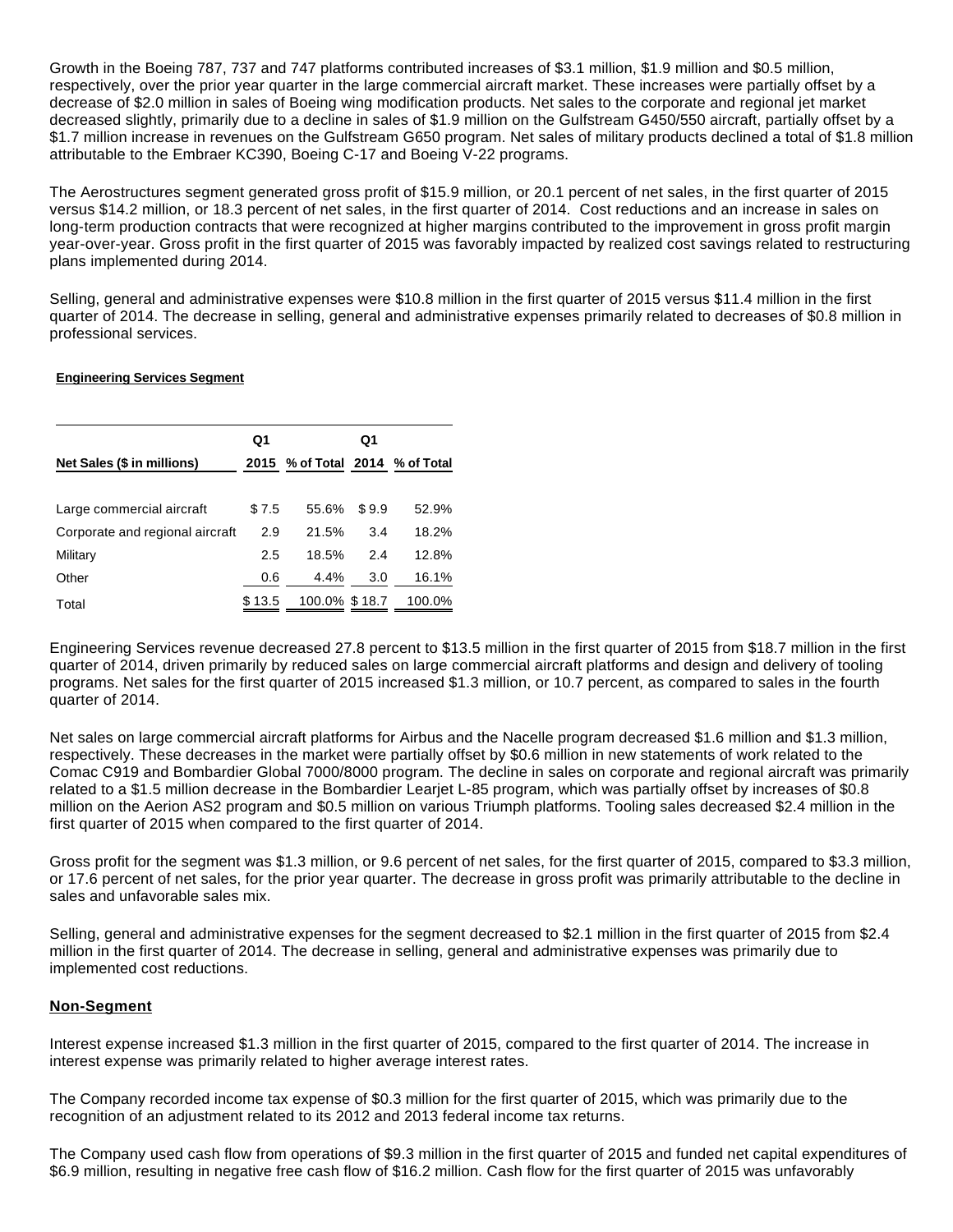impacted by a \$10.3 million semi-annual interest payment related to the Company's outstanding notes. The first quarter of 2015 also included a payment of \$4.8 million related to the commencement of a strategic supply agreement.

Backlog at March 31, 2015 was \$399.4 million, compared to \$418.0 million at December 31, 2014, due to the timing of customer orders.

## **Outlook for 2015**

The Company reaffirms the guidance for 2015 previously provided in the fourth quarter 2014 earnings release dated March 10, 2015:

- Revenue of between \$370.0 million and \$385.0 million, consisting of Aerostructures revenue of between \$315.0 million and \$325.0 million and Engineering Services revenue of between \$55.0 million and \$60.0 million
- Operating profit of between \$18.0 million and \$24.0 million
- Free cash flow of between \$10.0 million and \$15.0 million

## **Conference Call and Webcast Information**

In connection with this release and as previously announced, LMI will hold a conference call today, May 4, 2015, at 9:00 a.m., Central Daylight Time. LMI Chief Executive Officer Dan Korte and Chief Financial Officer Cliff Stebe will host the call. To participate in the call, dial 866-307-3343 approximately five minutes before the conference call time start time.

Visit [http://ir.lmiaerospace.com/events.cfm](http://www.globenewswire.com/newsroom/ctr?d=10132223&l=25&u=http%3A%2F%2Fir.lmiaerospace.com%2Fevents.cfm) to access a link to a live webcast of the call. A recording of the call will be available for a limited time on the Company's website after the call concludes.

#### **About LMI Aerospace**

LMI Aerospace Inc. is a leading supplier of structural solutions and engineering services to the commercial, business and regional, and military aerospace markets. Manufacturing more than 40,000 products for a variety of platforms and providing turnkey engineering capabilities to support aircraft lifecycles, LMI offers complete, integrated solutions in aerostructures, engineering and program management. Based in St. Louis, LMI has 27 operations located across the United States and in Mexico, the United Kingdom, Australia and Sri Lanka. For more information visit: [www.lmiaerospace.com.](http://www.globenewswire.com/newsroom/ctr?d=10132223&l=27&a=www.lmiaerospace.com&u=http%3A%2F%2Fwww.lmiaerospace.com%2F)

#### **Cautionary Statements Regarding Forward-Looking Statements**

This news release includes forward-looking statements, including statements related to LMI's strategy and outlook for 2015 and beyond, and other statements based on current management expectations, estimates and projections. Such forward-looking statements are not guarantees and are inherently subject to various risks and uncertainties that could cause actual results and events to differ materially from the forward-looking statements. These risks and uncertainties include, among other things, difficulties implementing the Company's growth strategy, continued decline in demand in the Engineering Services segment, managing the increased leverage resulting from our notes and revolving credit facility, complying with debt covenants with respect to such indebtedness and competitive pressures, as well as those Risk Factors detailed in the company's Annual Report on Form 10-K for the year ended December 31, 2014, and any risk factors set forth in our other filings with the Securities and Exchange Commission. The forward-looking statements included in this document are only made as of the date of this document and we disclaim any obligation to publicly update any forward-looking statement to reflect subsequent events or circumstances.

> **LMI Aerospace, Inc. Condensed Consolidated Balance Sheets** (Amounts in thousands, except share and per share data) (Unaudited)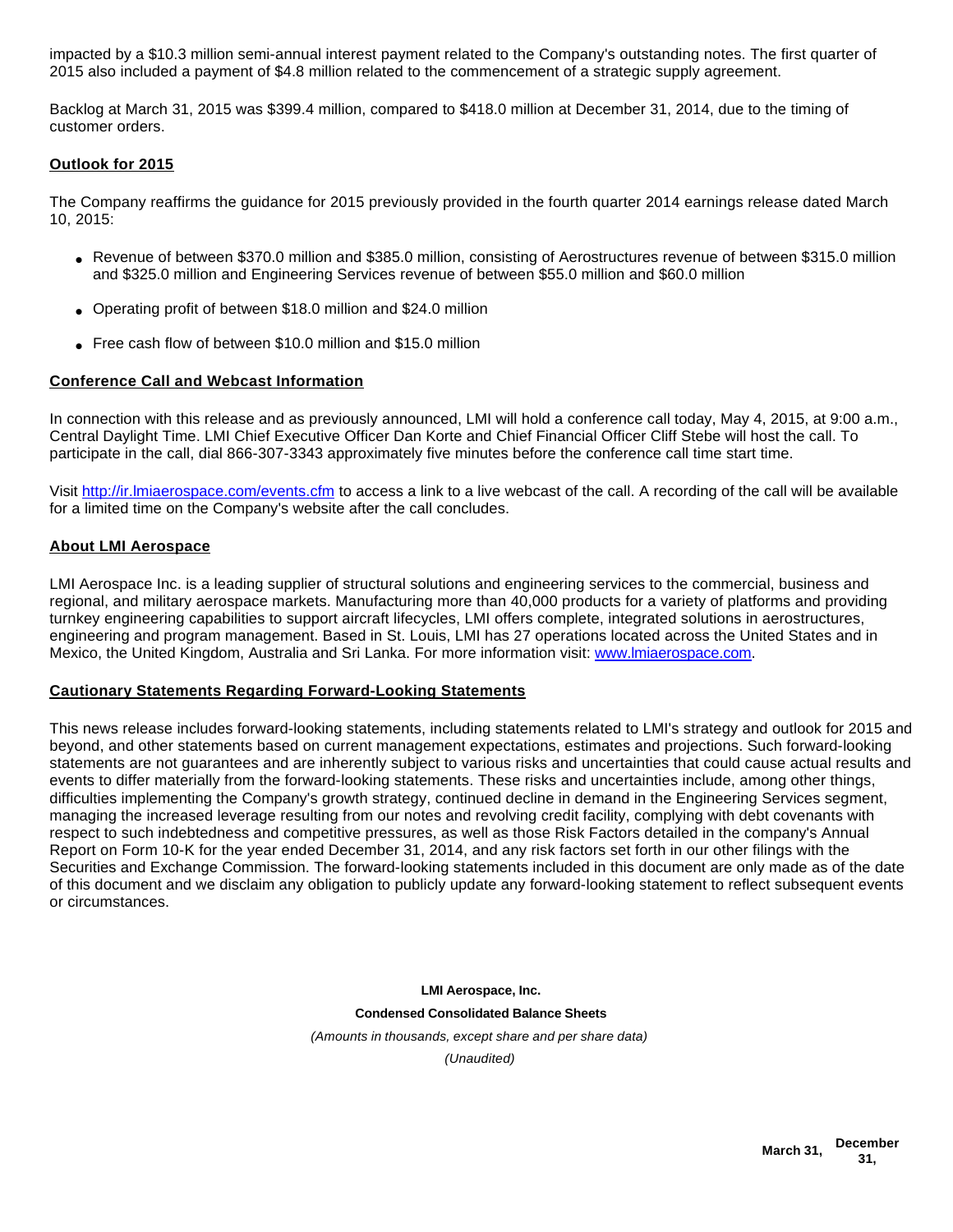|                                                                                                                                                                          | 2015      | 2014      |
|--------------------------------------------------------------------------------------------------------------------------------------------------------------------------|-----------|-----------|
| <b>Assets</b>                                                                                                                                                            |           |           |
| Current assets:                                                                                                                                                          |           |           |
| Cash and cash equivalents                                                                                                                                                | \$2,564   | \$7,927   |
| Trade accounts receivable, net                                                                                                                                           | 60,884    | 58,234    |
| Inventories                                                                                                                                                              | 121,746   | 114,279   |
| Prepaid expenses and other current assets                                                                                                                                | 10,651    | 10,255    |
| Deferred income taxes                                                                                                                                                    | 3,913     | 3,913     |
| Total current assets                                                                                                                                                     | 199,758   | 194,608   |
| Property, plant and equipment, net                                                                                                                                       | 101,458   | 99,482    |
| Goodwill                                                                                                                                                                 | 86,784    | 86,784    |
| Intangible assets, net                                                                                                                                                   | 49,851    | 50,940    |
| Other assets                                                                                                                                                             | 10,162    | 10,622    |
| <b>Total assets</b>                                                                                                                                                      | \$448,013 | \$442,436 |
| Liabilities and shareholders' equity                                                                                                                                     |           |           |
| <b>Current liabilities:</b>                                                                                                                                              |           |           |
| Accounts payable                                                                                                                                                         | \$22,362  | \$21,755  |
| Accrued expenses                                                                                                                                                         | 20,586    | 26,072    |
| Current installments of long-term debt and capital lease obligations                                                                                                     | 3,511     | 3,424     |
| <b>Total current liabilities</b>                                                                                                                                         | 46,459    | 51,251    |
| Long-term debt and capital lease obligations, less current installments                                                                                                  | 276,353   | 265,554   |
| Other long-term liabilities                                                                                                                                              | 3,231     | 3,289     |
| Deferred income taxes                                                                                                                                                    | 4,294     | 4,207     |
| Total long-term liabilities                                                                                                                                              | 283,878   | 273,050   |
| Shareholders' equity:                                                                                                                                                    |           |           |
| Common stock, \$0.02 par value per share; authorized 28,000,000 shares; issued 13,212,669 and 13,089,003 shares<br>at March 31, 2015 and December 31, 2014, respectively | 264       | 262       |
| Preferred stock, \$0.02 par value per share; authorized 2,000,000 shares; none issued at either date                                                                     |           |           |
| Additional paid-in capital                                                                                                                                               | 96,528    | 95,460    |
| Accumulated other comprehensive loss                                                                                                                                     | (249)     | (170)     |
| Treasury stock, at cost, 25,703 and 28,396 shares at March 31, 2015 and December 31, 2014, respectively                                                                  | (344)     | (359)     |
| Retained earnings                                                                                                                                                        | 21,477    | 22,942    |
| Total shareholders' equity                                                                                                                                               | 117,676   | 118,135   |
| Total liabilities and shareholders' equity                                                                                                                               | \$448,013 | \$442,436 |

## **LMI Aerospace, Inc.**

## **Condensed Consolidated Statements of Comprehensive Income (Loss)**

(Amounts in thousands, except share and per share data) (Unaudited)

|      | <b>Three Months Ended</b> |
|------|---------------------------|
|      | March 31,                 |
| 2015 | 2014                      |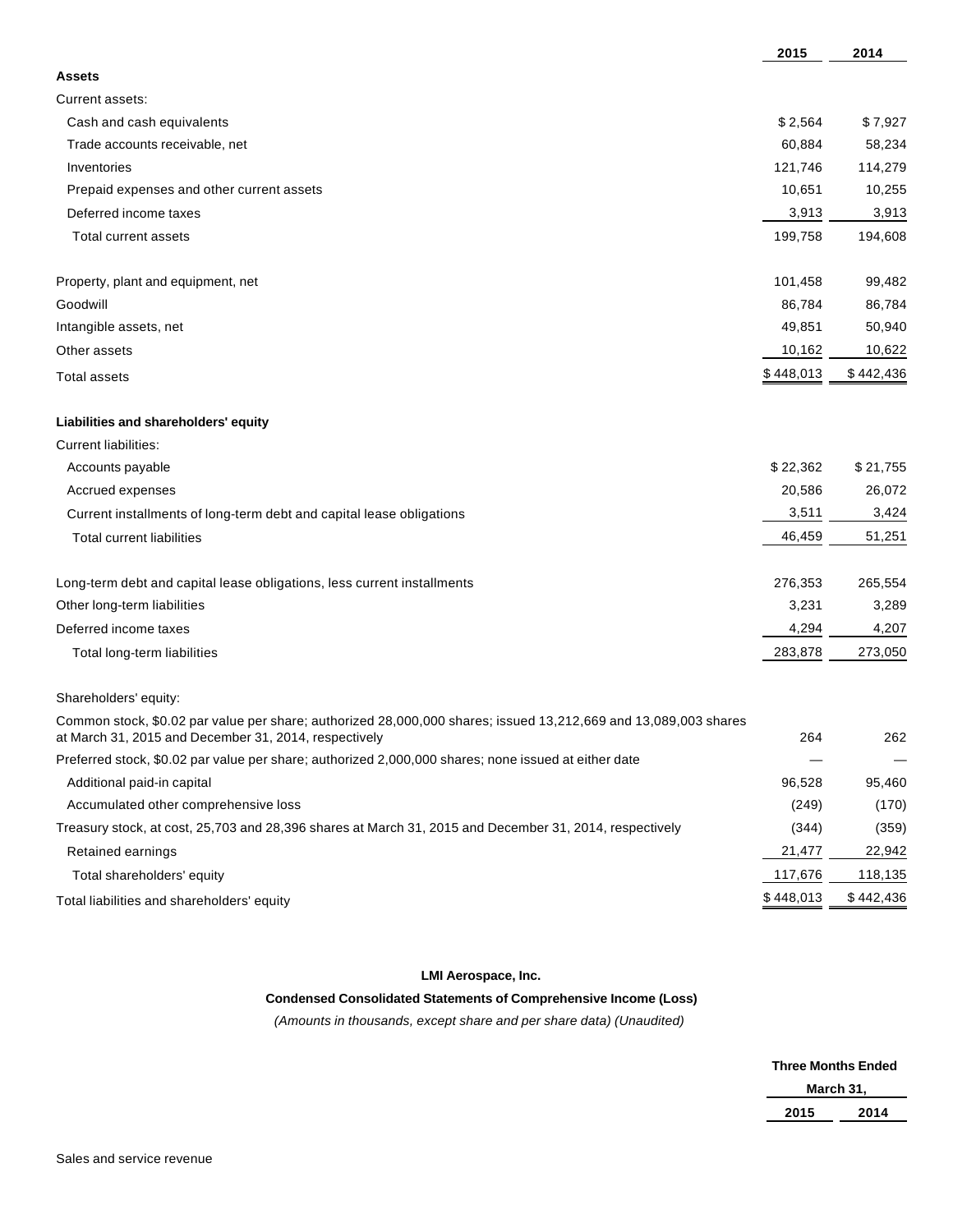| <b>Product sales</b>                                                                                                            | \$78,457              | \$76,484  |
|---------------------------------------------------------------------------------------------------------------------------------|-----------------------|-----------|
| Service revenue                                                                                                                 | 14,018                | 19,267    |
| Net sales                                                                                                                       | 92,475                | 95,751    |
| Cost of sales and service revenue                                                                                               |                       |           |
| Cost of product sales                                                                                                           | 62,551                | 62,100    |
| Cost of service revenue                                                                                                         | 12,727                | 16,190    |
| Cost of sales                                                                                                                   | 75,278                | 78,290    |
| Gross profit                                                                                                                    | 17,197                | 17,461    |
| Selling, general and administrative expenses                                                                                    | 12,609                | 13,344    |
| Restructuring expense                                                                                                           | 275                   | 428       |
| Income from operations                                                                                                          | 4,313                 | 3,689     |
| Other (expense) income:                                                                                                         |                       |           |
| Interest expense                                                                                                                | (5,591)               | (4, 259)  |
| Other, net                                                                                                                      | 122                   | 112       |
| Total other expense                                                                                                             | (5,469)               | (4, 147)  |
| Loss before income taxes                                                                                                        | (1, 156)              | (458)     |
| Provision (benefit) for income taxes                                                                                            | 309                   | (16)      |
| Net loss                                                                                                                        | (1, 465)              | (442)     |
| Other comprehensive income (expense):                                                                                           |                       |           |
| Change in foreign currency translation adjustment                                                                               | (79)                  | 44        |
| Unrealized loss arising during period from interest rate hedges, net of tax of \$0 for the three months ended March 31,<br>2014 |                       | (129)     |
| Total comprehensive loss                                                                                                        | \$(1,544)             | \$ (527)  |
| Amounts per common share:                                                                                                       |                       |           |
| Net loss per common share                                                                                                       | \$ (0.11)             | \$ (0.03) |
| Net loss per common share assuming dilution                                                                                     | \$ (0.11)             | \$ (0.03) |
| Weighted average common shares outstanding                                                                                      | 12,794,766 12,663,818 |           |
| Weighted average dilutive common shares outstanding                                                                             | 12,794,766 12,663,818 |           |

#### **LMI Aerospace, Inc.**

#### **Condensed Consolidated Statements of Cash Flows**

(Amounts in thousands)

(Unaudited)

|                              | <b>Three Months Ended</b> |          |
|------------------------------|---------------------------|----------|
|                              | March 31,                 |          |
|                              | 2015                      | 2014     |
| <b>Operating activities:</b> |                           |          |
| Net loss                     | \$(1,465)                 | \$ (442) |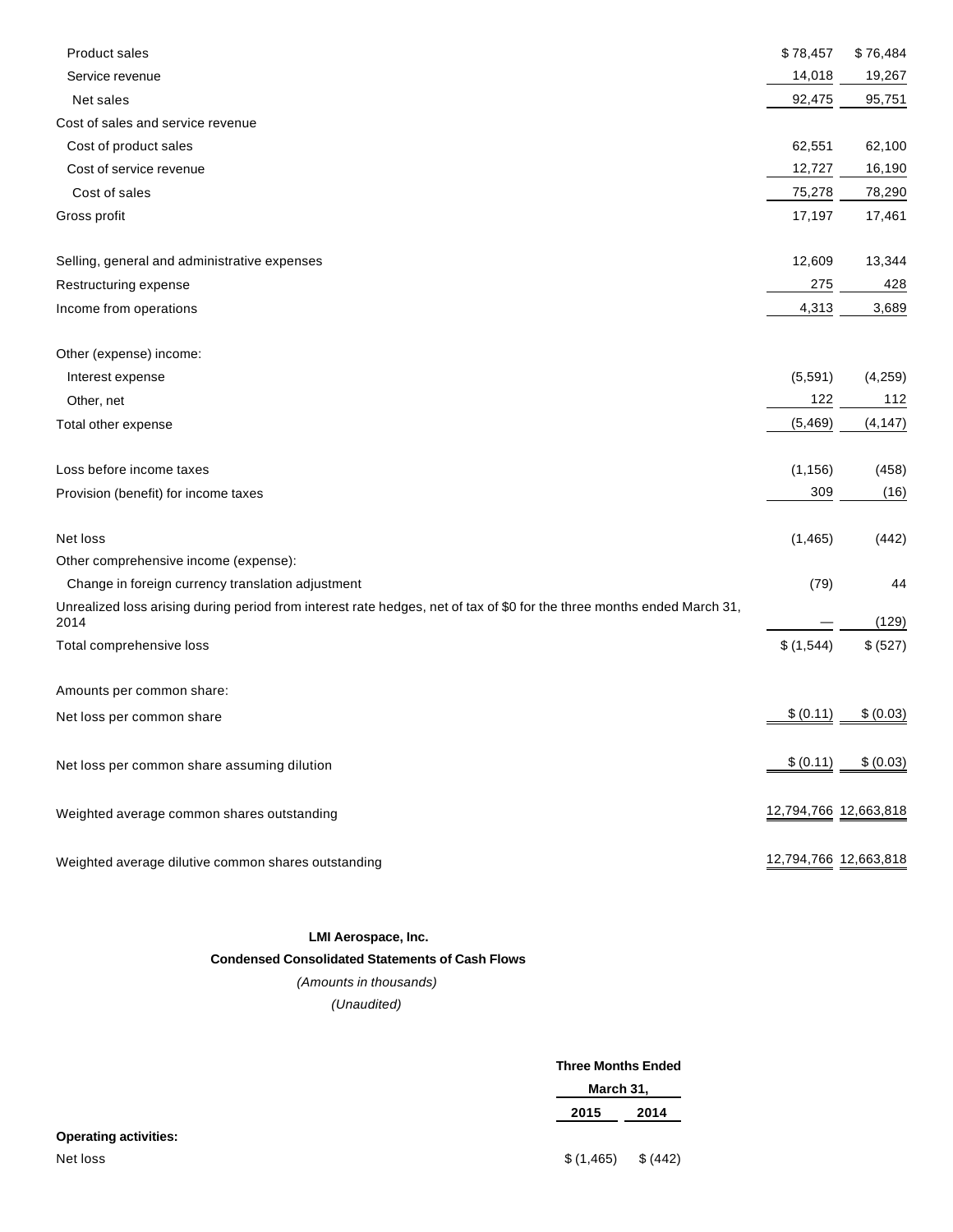| Adjustments to reconcile net loss to net cash (used) provided by operating activities: |  |  |  |  |  |
|----------------------------------------------------------------------------------------|--|--|--|--|--|
|----------------------------------------------------------------------------------------|--|--|--|--|--|

| Depreciation and amortization                          | 4,913     | 5,547    |
|--------------------------------------------------------|-----------|----------|
| Deferred taxes                                         | 87        |          |
| Stock based compensation                               | 586       | 301      |
| Other non cash items                                   | (42)      | (296)    |
| Changes in operating assets and liabilities:           |           |          |
| Accounts receivable                                    | (2,736)   | 7,772    |
| Inventories                                            | (7, 576)  | (4,070)  |
| Prepaid expenses and other assets                      | (51)      | 326      |
| Current income taxes                                   | 208       | 129      |
| Accounts payable                                       | 1,786     | 1,018    |
| Accrued expenses                                       | (4,986)   | (270)    |
| Net cash (used) provided by operating activities       | (9,276)   | 10,015   |
| <b>Investing activities:</b>                           |           |          |
| Additions to property, plant and equipment             | (6, 879)  | (4,869)  |
| Proceeds from sale of property, plant, and equipment   |           | 899      |
| Net cash used by investing activities                  | (6, 879)  | (3,970)  |
| <b>Financing activities:</b>                           |           |          |
| Principal payments on long-term debt and notes payable | (614)     | (1, 294) |
| Advances on revolving line of credit                   | 36,000    | 27,500   |
| Payments on revolving line of credit                   | (24, 500) | (31,500) |
| Payments for debt issuance cost                        | (94)      |          |
| Other, net                                             |           | (28)     |
| Net cash provided (used) by financing activities       | 10,792    | (5, 322) |
| Net (decrease) increase in cash and cash equivalents   | (5,363)   | 723      |
| Cash and cash equivalents, beginning of period         | 7,927     | 1,572    |
| Cash and cash equivalents, end of period               | \$2,564   | \$2,295  |
| Supplemental disclosure of noncash transactions:       |           |          |
| Defined contribution plan funding in company stock     | \$710     | \$848    |
|                                                        |           |          |

# **LMI Aerospace, Inc. Selected Non-GAAP Disclosures**

(Amounts in thousands) (Unaudited)

|                                                                                       | Three Months Ended March 31, |          |
|---------------------------------------------------------------------------------------|------------------------------|----------|
|                                                                                       | 2015                         | 2014     |
| <b>Non-GAAP Financial Information</b>                                                 |                              |          |
| Adjusted Earnings Before Interest, Taxes, Depreciation and Amortization (EBITDA) (1): |                              |          |
| Net loss                                                                              | \$(1,465)                    | \$ (442) |
| Income tax expense (benefit)                                                          | 309                          | (16)     |
| Depreciation and amortization                                                         | 4,913                        | 5,547    |
| Stock based compensation                                                              | 907                          | 482      |
| Interest expense                                                                      | 5,591                        | 4,259    |
| Restructuring expense                                                                 | 275                          | 428      |
| Integration expense                                                                   | 107                          | 248      |
|                                                                                       |                              |          |